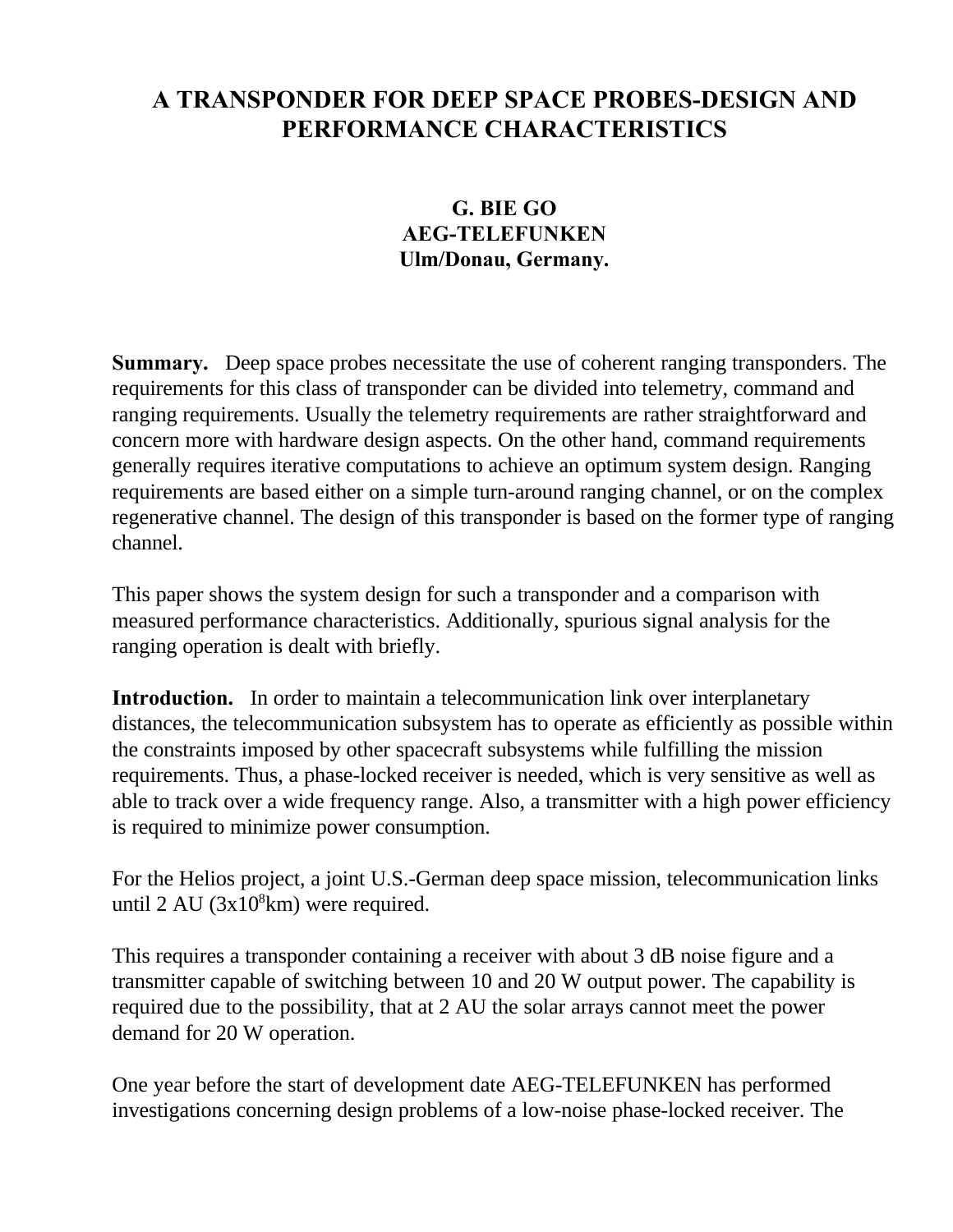results of these investigations has been well documented; for a comprehensive report including test results on an engineering model please refer to ref.  $^1$  and  $^2$ 

Unfortunately, at the time when development contracts were awarded, a sufficiently reliable transmitter with high power efficiency in light-weight technology had not reached a stage where it could be incorporated in the Helios program. Therefore we chose a conventional design, containing features proven in other space projects. The manufacturer responsible for the transmitter was Thomson-CSF, Paris, except for the travelling wave tube power amplifiers, which were delivered by Watkins-Johnson, Palo Alto, California.

Although transponders of this type have been built before, the performance characteristics of this transponder might be interesting, as we have utilized integrated circuits to a high degree in building the receiver.

As those chips have more or less inherent temperature compensation circuitry, we achieved low deviations in performance under temperature conditions.

**Telemetry performance.** The transmitter equipment accepts the data stream from the data handling equipment, which is convolutionally encoded and modulated onto a 32768 Hz subcarrier, and phase-modulates the subcarrier onto a 76 MHz carrier which is then frequency multiplied to the S-band downlink frequency. In the coherent mode a 38 MHz unmodulated signal is derived from the uplink signal and frequency doubled prior to modulation. The non-coherent mode utilizes onboard auxiliary crystal oscillators.

Regardless of whether the non-coherent or coherent mode is selected, only one driver/ modulator is activated at one time. The active driver/modulator feeds one of four possible amplifier circuits only one of which is active at a given time. The four power amplifier circuits are composed of redundant modules of two classes of amplifiers:

- 1. 0.5 W solid-state low power amplifiers whose primary service is during the near-earth phase of the mission when the solar arrays are not yet charged up,
- 2. 10/20 W dual mode travelling wave tube (TWT) amplifiers used during the main phase of the mission.

Following the power amplifiers is a switching matrix circuit which will permit the downlink to be sent to earth via any one of the three antenna systems described in the next

<sup>&</sup>lt;sup>1</sup> B. Heynisch, "Recent Development Results on the HELIOS S-Band Command Receiver", International Telemetering Conference Proceedings, pp. 648-661; 1972.

<sup>&</sup>lt;sup>2</sup> S. Knapp, "A Single Channel Command Detector for Deep Space Missions", International Telemetering Conference Proceedings, pp. 662-667; 1972.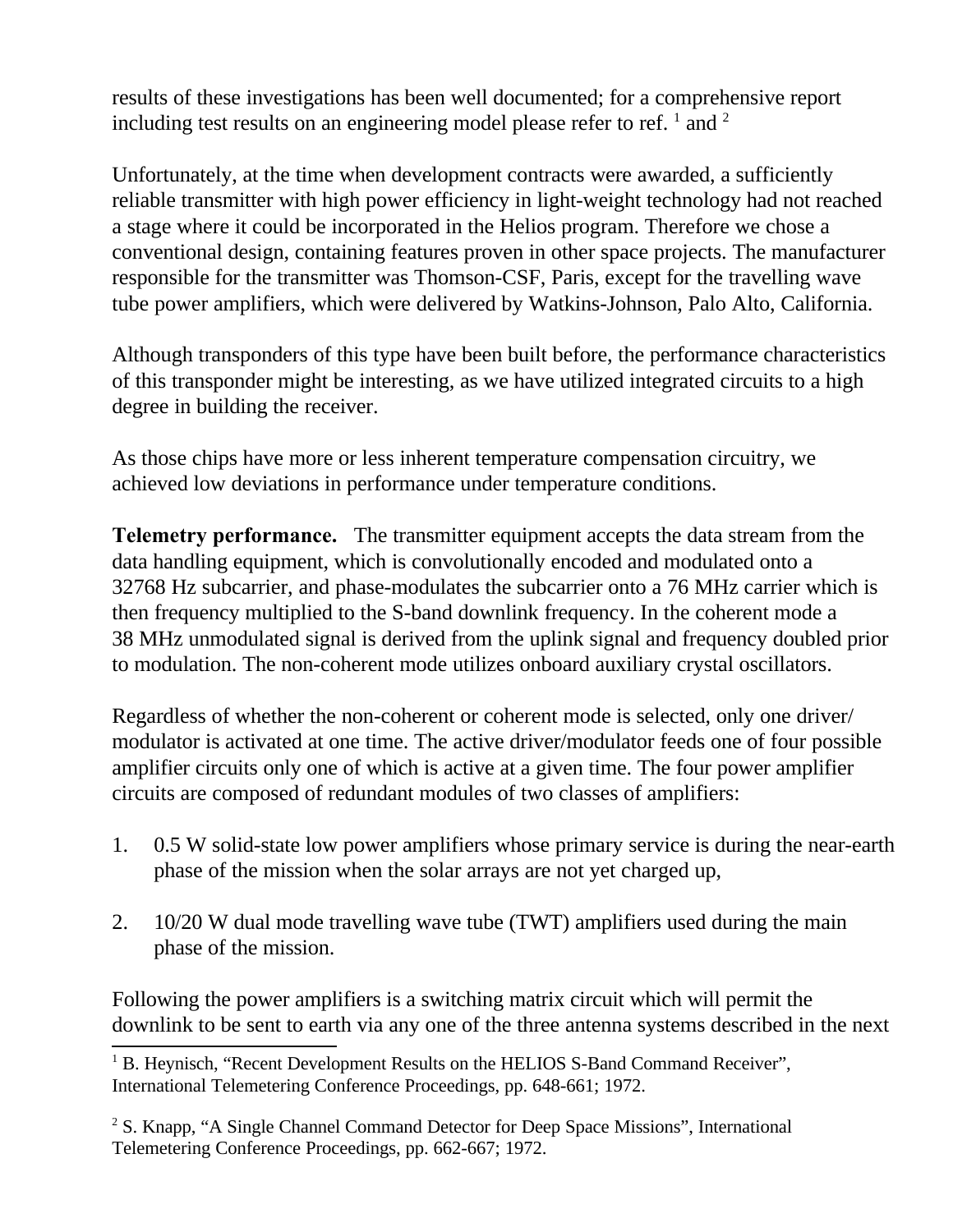paper to be presented in this conference session. However, for the 0.5 W mode only the low gain antenna can be used. Due to the complex switching circuitry involved, a loss of between 0.9 and 1.7 dB in output power was measured.

Due to temperature compensating devices in the driver/modulator variations on the input power to the TWT could be held to  $\pm 0.1$  dB. This results in amplifier operation with a high degree of power efficiency. The overall efficiency of modulator, driver and TWTA together is:

- 1. 31 % at 21.6 W output power
- 2. 26 % at 11.4 W output power
- 3. 7 % at 0.6 W output power

The efficiency is so low in the 0.5 W mode because optimization was effected for the main modes.

The output power variation for the TWT was  $\pm 0.2$  dB for the temperature range of -5 to  $+65^{\circ}C$ .

Another requirement concerns the rise/fall time  $t_{r1}$  of the squarewave subcarrier, which may not exceed 0.5 % of the subcarrier period  $T_{sc}$ , or 140 ns. Using the equation:<br>  $B_{\r{r}1} = \frac{1}{\r{t_{r}1}} - \frac{2}{T_{\r{sc}}}$ 

$$
B_{r1} = \frac{1}{t_{r1}} - \frac{2}{T_{sc}}
$$

the one-sided noise bandwidth  $B_{r1}$  for telemetry transmission should be at least 3.3 MHz. However, the 3 dB signal bandwidth of the baseband single-pole lowpass filter in the test receiver used for measurement is 2.5 MHz. The corresponding one-sided noise bandwidth  $B_{r2}$  is 2.27 MHz, so that a degradations in rise/fall time between measured and actual rise/fall time:

$$
t_{r2} - t_{r1} = t_{r1} \left( \frac{B_{r1}T_{sc} + 2}{B_{r2}T_{sc} + 2} \right) = 60
$$
 ns

is to be expected. Measurement results show rise/fall times of  $\leq 200$  ns, so that the requirement is fulfilled.

In order to ascertain the rise/fall time independent of any measuring bandwidth, the signal characteristics before any bandwidth limitations are imposed thereon have to be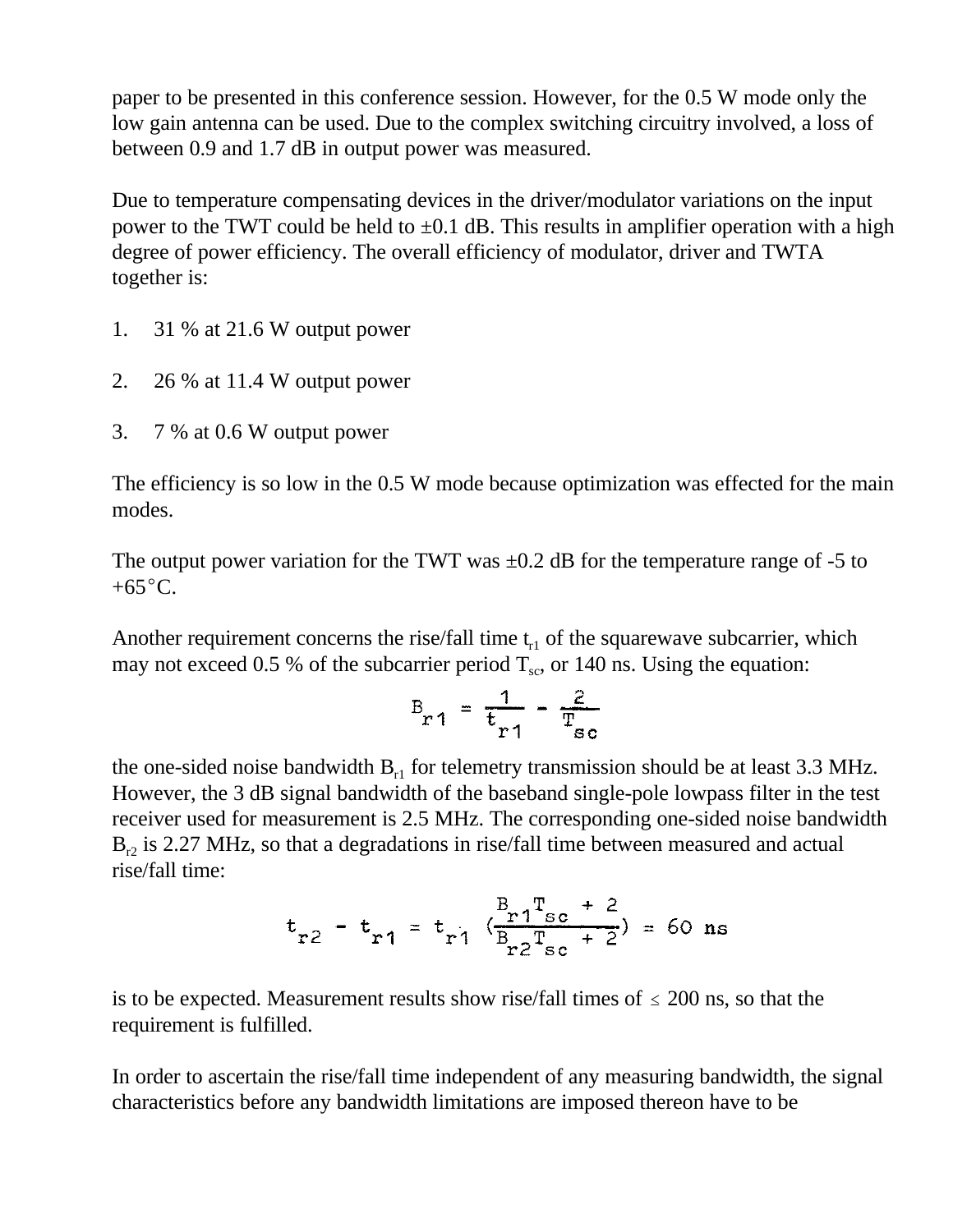investigated. The best way is to use the spectrum of the transmitted signal. Assuming equal rise and fall times, Fourier series expansion yield the following results:

1. for an unmodulated subcarrier the power ratio  $d_{\rm sc}$  between the first harmonic (double the subcarrier frequency) and the second is:

$$
d_{sc} = 20 \log \frac{T_{sc}}{\pi t_{r1}} \geq 36 \text{ dB}
$$

2. for a subcarrier phase-shift-keyed by a symbol stream of alternating "ones" and "zeroes" with symbol period  $T_{SY}$  the power ratio  $d_{SY}$  between the first harmonic and any even harmonic is:

$$
d_{sy} = 20 \log \frac{\pi_{sc}}{2\pi t_{r1} T_{sy}} \ge 18 \text{ dB} \text{ for a symbol rate of 8192 symbols.}
$$

Measurements made during the DSN compatibility test serve to confirm the abovementioned values.

**Telecommand performance.** The transponder presented here contains two actively redundant receiver/command detector chains, which are hard-wired to different antennas. Each chain has a separate command aubcarrier frequency, i.e. 448 versus 512 Hz, thereby permitting ground control to select the chain they desire,even though the 8 symb/sec. command rate is coherent to both subcarrier frequencies.

The receiver equipment accepts the S-band uplink signals, coherently converts them in two stages to 48 and 9.57 MHz respectively. The final frequency is then tracked by a phaselocked loop, which is also used as a phase demodulator for the command signals. A separate coherent phase demodulator is used to extract the baseband ranging signals from the carrier.

During the early phase of the project the following requirements were established:

- 1. dynamic range for command symbol error probability of  $\leq 1x10^{-5}$ : from -144 to -70 dBm, with a modulation index of  $50.64^{\circ}$
- 2. acquisition at a sweep range of  $\pm 42$  kHz centered on the rest frequency,
- 3. corresponding sweep rates are max. 80 Hz/s at -144 dBm and max 500 Hz/s at -100 dBm or higher,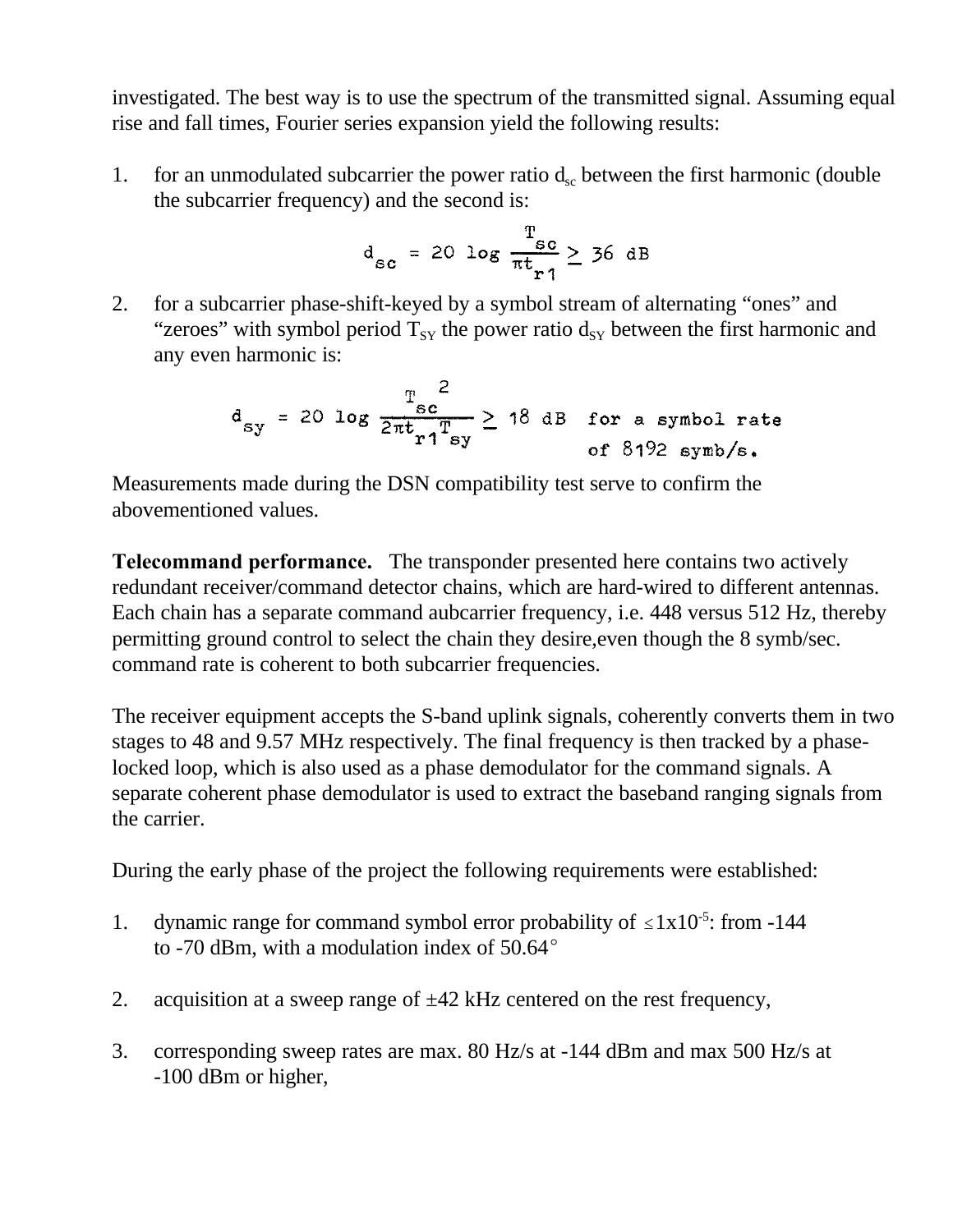4. phase errors at transmitter output in coherent mode are max. 0.4 rad rms at -144 dBm and max. 0.05 rad rms at -100 dBm or higher.

According to ref.<sup>3</sup> the theoretical SNR at the command detector input has to be at least 9.6 dB in 8 Hz for a symbol error probability of  $\leq 1x10^{-5}$  using coherent PSK. However, losses due to imperfect subcarrier and symbol synchronisation, limiter and waveform losses, and non-gaussian phase noise effects have to be considered. Calculations show (ref. <sup>4</sup> ) that 13.2 dB in 8 Hz is needed instead of 9.6 dB.

The receiver equipment noise figure referenced at the preamplifier input was assumed to be 3.6 dB and the diplexer losses 1.4 dB, so that assuming a noise contribution of the transmitter power amplifiers of  $55^{\circ}$ K a total noise figure of  $695^{\circ}$ K was calculated referenced to the transponder input terminal. Measurements show lower values:

- 1. a receiver noise figure between 3.2 and 3.4 dB in the temperature range of -10 to  $40^{\circ}$  C
- 2. diplexer losses between 1.06 and 1.13 dB in the same temperature range.

The transmitter noise contribution could not be evaluated unequivocally.

In order to obtain the loop design values, the following values at -144 dBm were assumed:

- 1. loop signal-to-noise ratio  $SNR_1 = 6$  dB
- 2. loop damping ratio  $z = 0-707$

In addition, a limiter loss  $L_c$  of 0.66 dB a predetection noise bandwidth  $B_i$  of 8 kHz, and a allowable total phase error  $\theta_t$  of 0-35 rad were assumed.

<sup>&</sup>lt;sup>3</sup> J.G. Lawton, "Comparison of lineary data transmission systems", Proc. 2nd National Cowention on Military Electronics, pp-54-61; 1958

<sup>&</sup>lt;sup>4</sup> F.M. Gardner, G.B. Go, "Criteria to establish receiver equipment noise figure based on uplink performance,"AEG-TELEFUNKEN Helios TN-019/1 Rw.A, pp. 3-33; 1972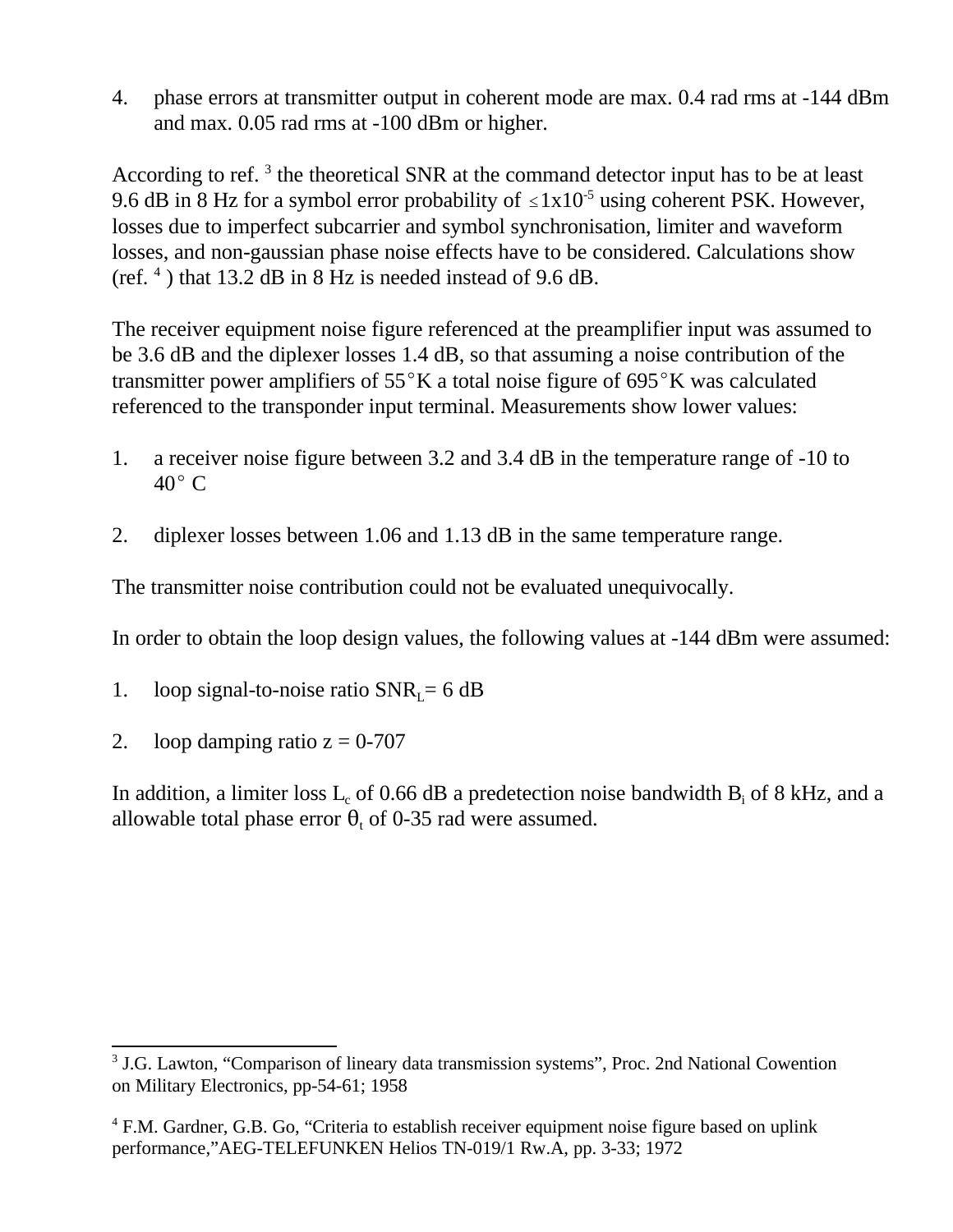Then, using the following equations:

$$
a = (1 + \frac{4B_1N_0}{\pi P_T})^{-\frac{1}{2}}
$$
  
\n
$$
4z^2 = a \cos m_c G_{ss} T_2^2 T_1^{-1}
$$
  
\n
$$
2B_L = (4z^2 + 1)(2T_2)^{-1}
$$
  
\n
$$
SNR_L = \frac{L_c \cos^2 m_c P_T}{2B_LN_0}
$$
  
\n
$$
\omega_n = 2B_L \cdot 4z (1 + 4z^2)^{-1}
$$
  
\n
$$
\theta_t = \frac{\Delta^2 \omega}{\omega_n^2} + \frac{\Delta \omega \cos m_c}{a G_{ss}}
$$

with :  $a =$  limiter suppression factor

 $B<sub>i</sub>$  = double-sided predetection noise bandwidth in Hz

 $B<sub>L</sub>$  = one-sided loop noise bandwidth in Hz

 $G_{ss}$  = strong signal total loop gain in s<sup>-1</sup>

 $L_c =$  limiter loss

 $m_c$  = command modulation index in degrees

 $N_0$  = noise density referenced at transponder input in W/Hz

 $P_T$  = received total signal level in W

 $\theta_t$  = total phase error during swept acquisition in rad

 $SNR<sub>L</sub>$  = loop signal-to-noise ratio in the actual loop bandwidth

 $T_1, T_2$  = loop filter time constants in S

 $\Delta \omega$  = sweep range in rad/s.

 $\Delta \omega$  = sweep rate in rad/s<sup>2</sup>

 $\omega_{n}$  = loop natural radial frequency in rad/s

 $z =$ loop damping ratio

the requirements as stated before can be met using the following loop design parameters:

 $G_{ss} = 1.7 \times 10^7 \text{ s}^{-1}$  $T_1 = 1730$  s  $T_2 = 45$  ms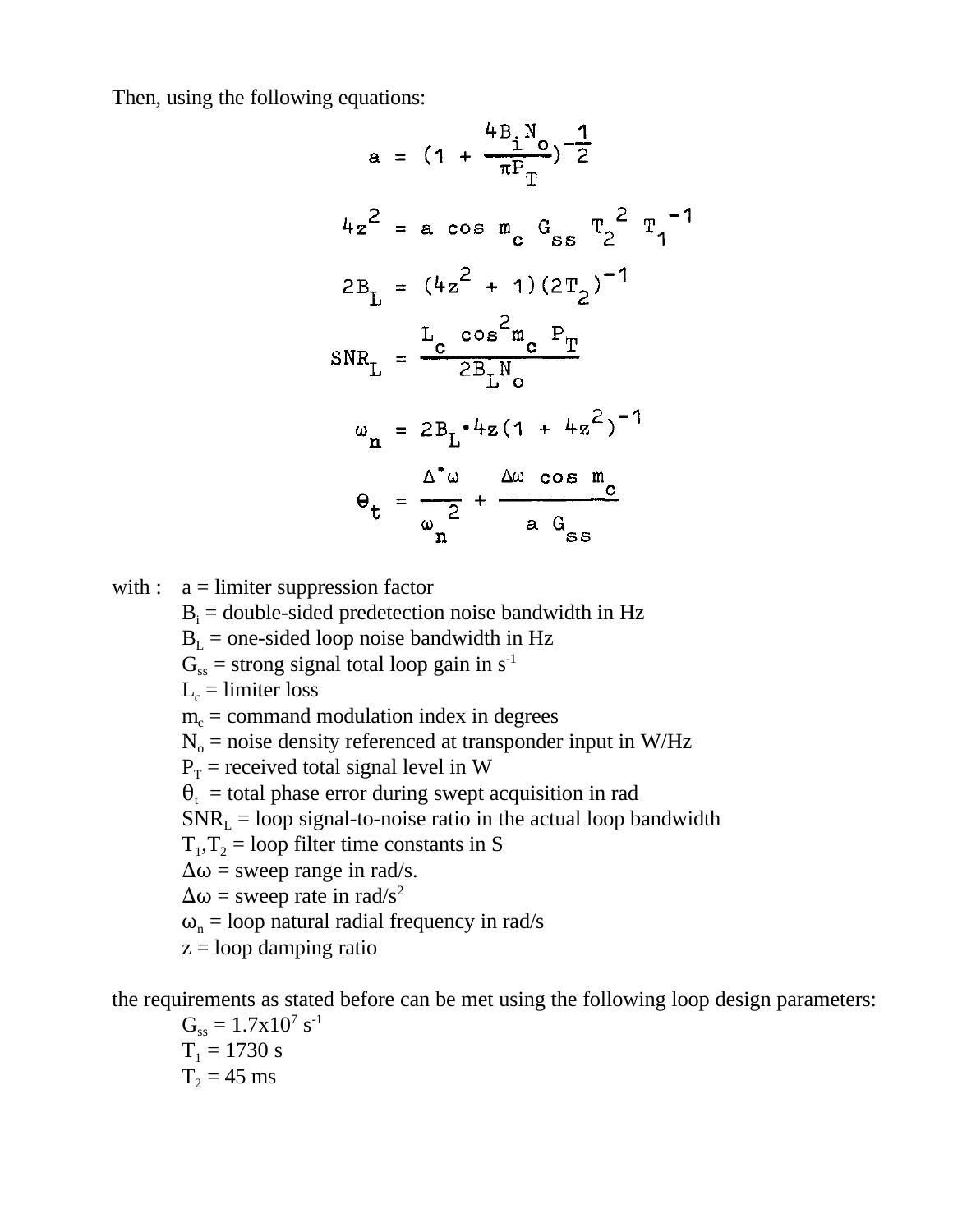However, excessive phase noise in the data channel occured due to loop cycle slipping at threshold input power levels, resulting in a worse symbol error rate than required. Therefore the following measures were taken:

- 1. the loop signal-to-noise ratio at command threshold was increased from 6 to 8 dB to minimize loop cycle slipping
- 2. the command threshold was changed from -144 to -142.5 dBm
- 3. the command modulation index was changed from 50.64 to 44-52 degrees in order to meet the change in command threshold
- 4. the strong signal loop gain was changed from  $1.7x$   $10<sup>7</sup>$  to  $2x10<sup>7</sup>$  s in order to obtain better trucking performance.
- 5. the lagging loop filter time constant  $T_1$  was changed from 1730 to 2310 s because of the change in  $SNR<sub>L</sub>$  and the corresponding change of the loop noise bandwidth 2  $B<sub>2</sub>$  at command threshold

After implementation of these points all requirements could be met. Measurement results for the strong signal loop gain vary from  $2.1 \times 10^7$  to  $2.4 \times 10^7$  s<sup>-1</sup> under temperature conditions. This large variation of 13 % was due to the large amount of discrete components involved. Symbol error rate measurements were done mainly at unit level, for test results please refer to ref<sup>2</sup>. Checks made during transponder integration and testing were positive. Acquisition could be made under all conditions. Because it was only intended to check out the equipment, it was not tested at what level the required sweep rate of 80 Hz/s could still be used. The phase error at the transmitter in coherent mode was found to be 0.2 rad at  $-142.5$  dBm and  $< 0.05$  rad at  $-100$  dBm, so that the specification was fulfilled well within margin.

Measurements in the temperature range -10 to  $+40^{\circ}$ C show for 6 receivers (qualification model, 2 flight models) the following peak-to-peak variations:

- 1. Rest frequency :  $10.7 \text{ kHz}$  ( $5x10^{-6}$  the S-band frequency)
- 2. Absolute threshold: 2 dB with -156 dBm as nominal value.

**Ranging performance.** A non-redundant turn-around ranging channel is incorporated in the transponder. Ranging operation can be maintained simultaneously with command and telemetry operation. The ranging signals from the ground station are demodulated in that receiver which is connected to the medium gain antenna. However, these baseband signals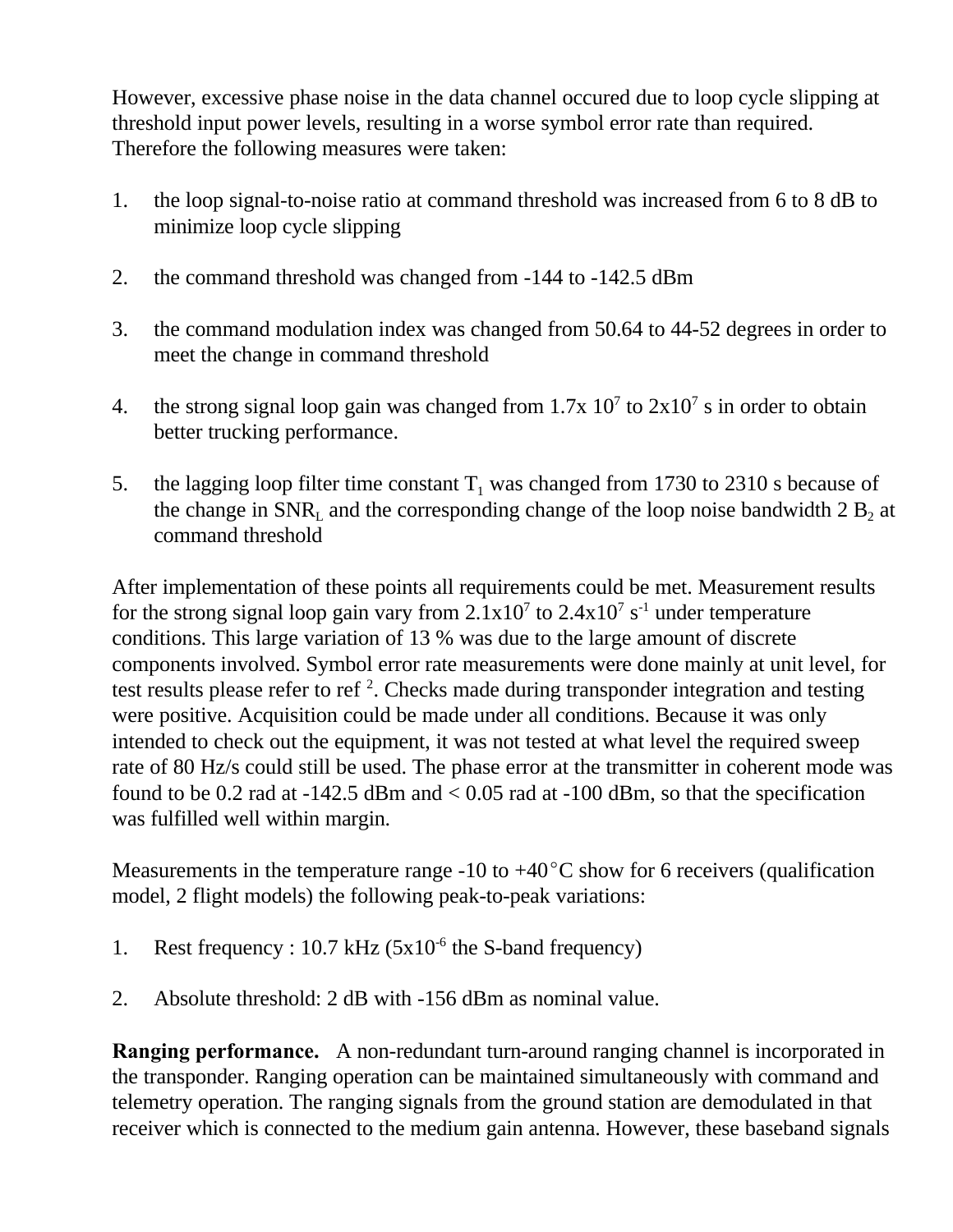are not processed further until a command is given. Upon the reception of the ranging command the transmitter allows the baseband signals to enter the modulator. At the same time the transponder switches over to the coherent mode. The baseband ranging signals together with the telemetry data modulate the coherent carrier.

Ranging delay measurements were performed with a Mark I Ranging Assembly utilizing the lunar code used for the Apollo project. Four different chains were tested:

- 1. TWT I in the 20 W mode connected to the high gain antenna
- 2. the same mode however connected to the medium gain antenna
- 3. TWT I in the 10 W mode connected to the high gain antenna
- 4. the same mode however connected to the medium gain antenna

The overall peak-to-peak variations for all chains measured on 3 transponders (qualification and flight models) amounted to the following values:

- 1. between 4 and 31 ns with the input power level varied from -70 to -130 dBm at a constant temperature,
- 2. between 10 and 47 ns with the temperature varied from -10 to  $+40^{\circ}$ C at a constant input power level.

The absolute ranging delay of the transponder is about 1000 ns. The low variation of ranging delay over the dynamic range can be attributed to the voltage limiting networks in the ranging channel. The somewhat higher values on variation over the temperature range were due to slight offsets of the bandpass filters influenced by the temperature, leading to different phase delays for different temperatures.

The ranging channel frequency response was flat to within 1 dB until 1.5 MHz, and beyond that frequency falling off at a slope of more than 5 dB/octave. Therefore the transponder can be employed for nearly all kinds of ranging systems, e.g. GRARR, ESRO tone ranging, PN ranging systems, Apollo and Mariner ranging systems.

Formerly investigations with regard to spurious signal suppression during ranging operation were effected with the JPL continuous spectrum (PN) ranging system in mind. However, in the midphase of the project it was decided to switch over to the JPL discrete spectrum ranging system due to improved correlation performance. This multi-component, single-correlator system utilizes squarewave signals instead of tones. Their (fundamental)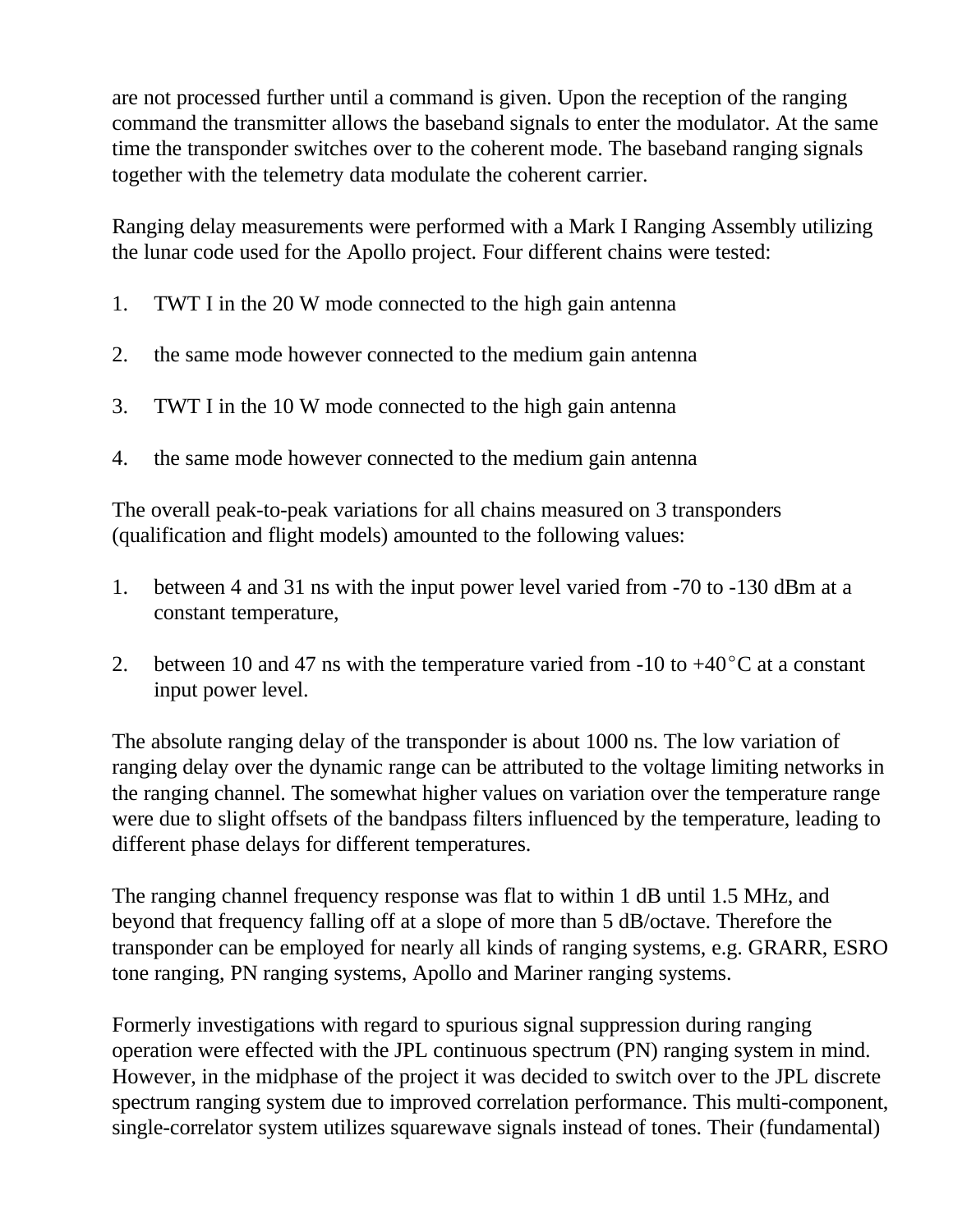frequency is derived from the carrier frequency. The spectrum is rich in harmonics. Due to doppler effects, one of these frequencies can fall in the command or telemetry channel, or can be near the downlink carrier, thus interfering with command or telemetry demodulation, or interfering with the carrier tracking by the receiver. Therefore investigations are necessary, taking into account the following variable parameters:

- 1. the command and telemetry channel bandwidth
- 2. the carrier loop bandwidth
- 3. the command and telemetry subcarrier frequencies
- 4. the maximum number of operational waveforms which form the composite ranging signal
- 5. the maximum doppler offset and doppler rates, positive as well as negative.

A computerized investigation performed for the Helios project did uncover one possibility of interference, i.e. at an instantaneous doppler of 2.9777 km/s and zero doppler rate a line exists at 32283 Hz at a level of -24 dB. As this line is near enough to the telemetry subcarrier frequency of 32768 Hz, and 3 dB above the non-interference level, it will cause interference in the telemetry subcarrier synchronizer. In this case ranging operation will be discontinued when the instantaneous doppler attains the corresponding value. Doppler predictions are obtained from the mission profile.

**Conclusions.** The coherent ranging transponder presented in this paper contains redundant active receiver chains and redundant transmitters, capable of operating in one of three output power modes, 0.5, 10 and 20 W. The transmitter power efficiency is 31 % at 21.6 W output power. Rise/fall times of the telemetry subcarrier are limited to 0.5 % of the subcarrier period, or 140 ns.

The dynamic range of the receiver is 85 dB for tracking, and more than 70 dB for command operation. The performance variations over the temperature range of -10 to  $+40^{\circ}$ C could be held to low values due to extensive use of integrated circuits.